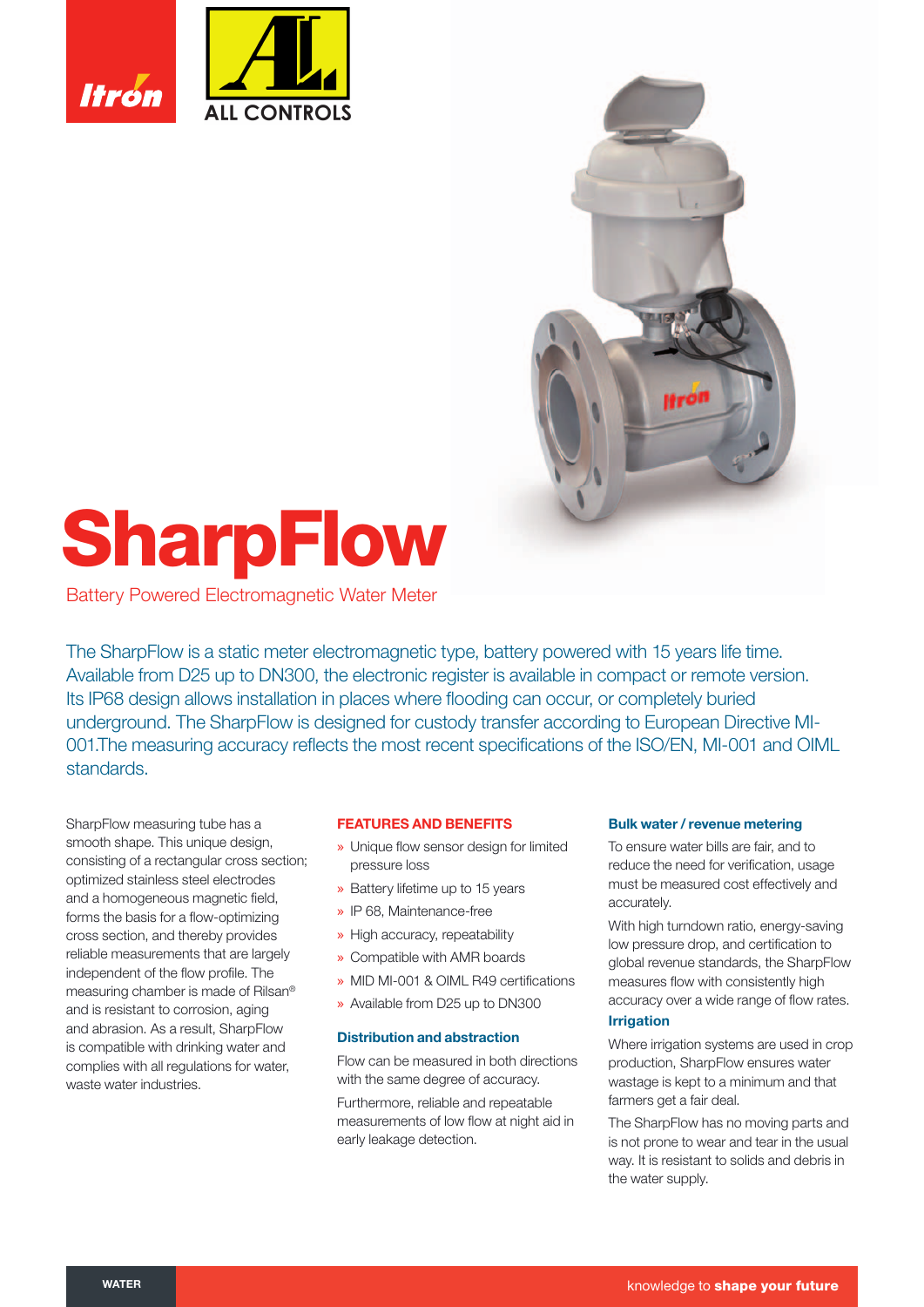

#### **Rilsan coating**

- Durable and maintenance-free
- High chemical & corrosion resistance
- High abrasion resistance
- Temperature range: -5 to 70°C
- Flexible and tough
- Smooth and pore-free minerals prevented from sticking
- Free of solvents
- Widely accepted by W&WW industry
- Green (100% based on renewable resources)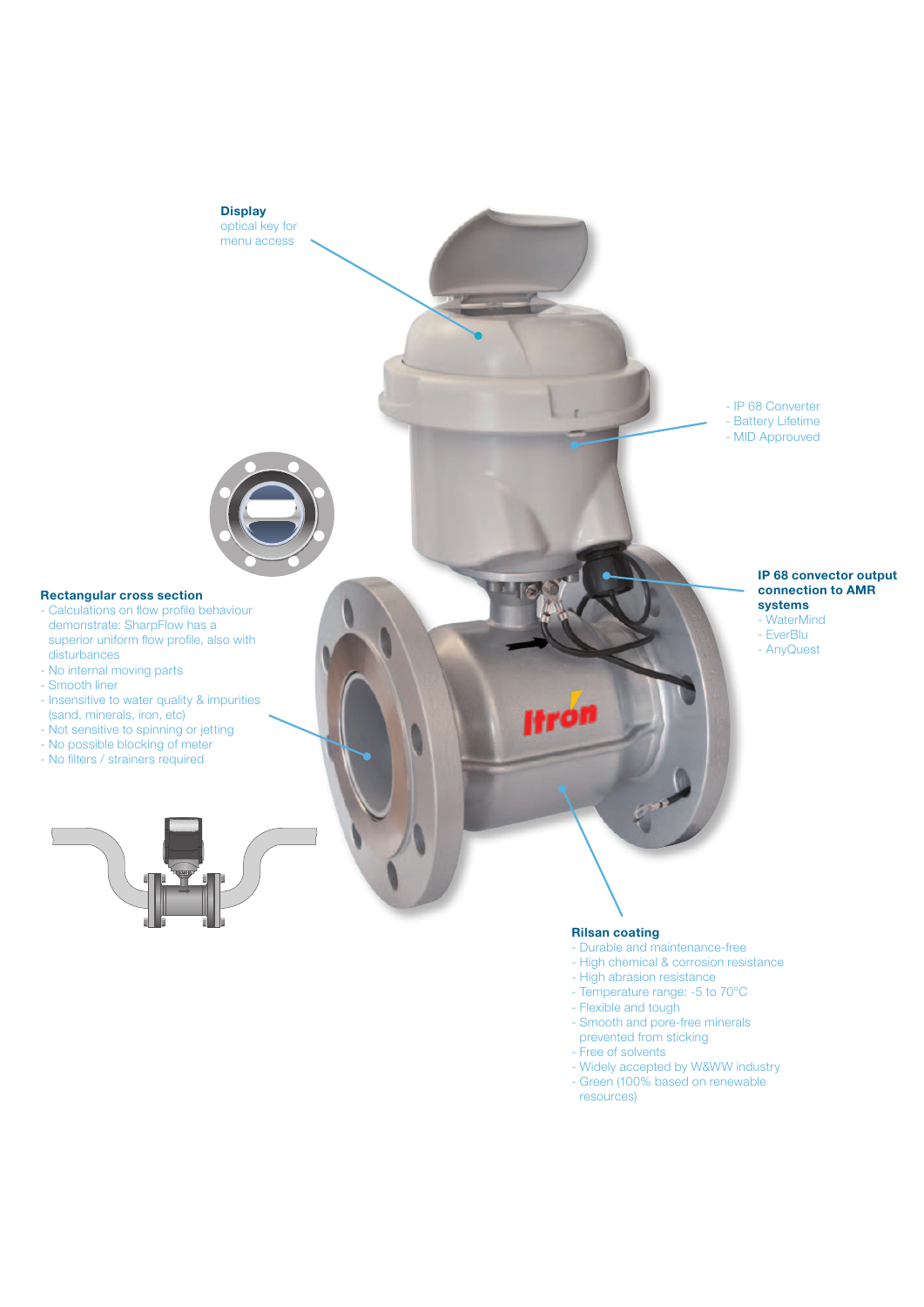# **ACCURACY / PERFORMANCE**



| DN (mm) | <b>DN</b> (Inches) | Inlet | <b>Outlet</b> | <b>Accuracy</b>    | <b>Curve</b> |
|---------|--------------------|-------|---------------|--------------------|--------------|
| 25300   | 112                | 3 DN  | 1 DN          | $0.2\% + 0.5$ mm/s |              |
| 25.300  | .  12              | 0 DN  | .) DN         | $0.3\% + 0.5$ mm/s |              |





# **DIMENSIONS AND WEIGHTS**

| <b>DN</b> | mm | 25    | 40    | 50  | 65  | 80  | 100 | 125 | 150 | 200 | 250 | 300 |
|-----------|----|-------|-------|-----|-----|-----|-----|-----|-----|-----|-----|-----|
| Α         | mm | 163   | 163   | 163 | 163 | 163 | 163 | 163 | 163 | 163 | 163 | 163 |
| В         | mm | 161   | 161   | 161 | 161 | 161 | 161 | 161 | 161 | 161 | 161 | 161 |
| C         | mm | 159   | 159   | 159 | 159 | 159 | 159 | 159 | 159 | 159 | 159 | 159 |
|           | mm | 150   | 150   | 200 | 200 | 20  | 250 | 250 | 300 | 350 | 400 | 500 |
| н         | mm | 150.5 | 165.5 | 186 | 200 | 209 | 237 | 266 | 300 | 361 | 408 | 458 |
| W         | mm | 115   | 150   | 165 | 185 | 200 | 220 | 250 | 285 | 340 | 395 | 445 |
| Weight    | kg | 5     | 5.7   | 13  | 11  | 17  | 17  | 21  | 29  | 36  | 50  | 60  |